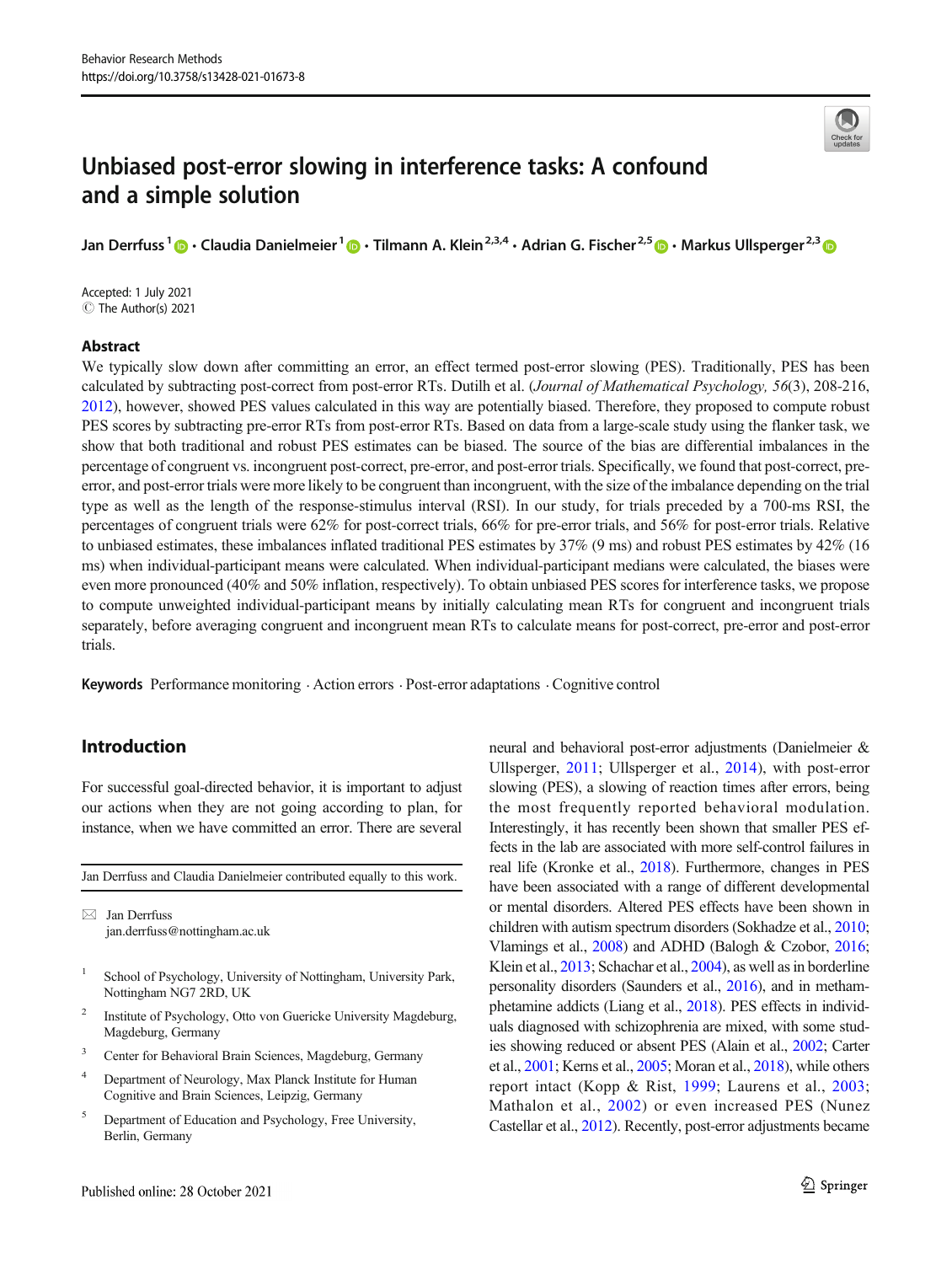part of the research domain criteria for investigating cognitive control in mental disorders ([https://www.nimh.nih.gov/](https://www.nimh.nih.gov/research-priorities/rdoc/constructs/rdoc-matrix.shtml) [research-priorities/rdoc/constructs/rdoc-matrix.shtml;](https://www.nimh.nih.gov/research-priorities/rdoc/constructs/rdoc-matrix.shtml) Kozak & Cuthbert, [2016](#page-10-0)). As PES is being used to characterize and evaluate neurodevelopmental and mental health disorders, it is important that this measure is as precise and unbiased as possible.

As noted by Schroder et al. ([2020\)](#page-11-0), to date there is no standard way to calculate PES. Traditionally, PES has been calculated by subtracting the mean post-correct RT  $(RT_{post-correct})$ from the mean post-error RT  $(RT_{post-error})$ , with the constraint that post-correct and post-error trials must also be correct trials. However, as pointed out by Dutilh et al. ([2012\)](#page-10-0), PES calculated with this traditional method might be biased due to performance fluctuations: depending on how a participant's performance changes over the course of the experiment, one could either obtain spuriously increased or decreased PES values. For instance, if a participant gets tired towards the end of the experiment, more errors will occur, and RTs will be slower. Thus, most post-error trials will come from the last part of the experiment when RTs were slower overall, whereas most postcorrect trials will come from earlier phases of the experiment when RTs were generally faster. With the traditional method of calculating PES, this situation would lead to inflated PES values. Another example described by Dutilh et al. [\(2012](#page-10-0)), that could lead to spuriously diminished PES values, would be if an individual shows changes in response caution over the course of the experiment. In phases where a participant responds more carefully, hardly any errors might occur, but response times would be quite long. If this individual later responds less carefully, RTs might get shorter, but response accuracy might drop as well. In this scenario, most post-error trials would originate from a phase with shorter RTs overall, whereas most postcorrect trials would originate from phases with longer RTs, leading to decreased PES values with PES<sub>traditional</sub>. In line with this, a recent study by Schroder et al. [\(2020\)](#page-11-0) concluded that PES<sub>traditional</sub> tends to underestimate the magnitude of PES. Both confounds can occur when errors are not uniformly distributed across the experiment. To counteract these confounds, Dutilh et al. [\(2012](#page-10-0)) suggested a different quantification method, PES<sub>robust</sub>, where only those post-correct trials that are also preerror trials are taken into account ( $\text{PES}_{\text{robust}} = \text{RT}_{\text{post-error}}$ - $RT<sub>pre-error</sub>$ ). Thus, post-error and post-correct trials will originate from the same time periods within an experiment.

While the method of calculating PES<sub>robust</sub> as described by Dutilh et al. ([2012](#page-10-0)) addresses potential biases caused by the fact that errors might not be spread out evenly across an experiment, it does not explicitly address a potential bias that arises when researchers use interference tasks (such as the flanker task or the Stroop task) to study performance monitoring (Dutilh et al. used a task without an interference component). Of importance for the remainder of this article, when researchers have employed interference tasks to study PES in

the past, PES was not calculated separately for congruent and incongruent trials, but as composite measure across congruency conditions. Of course, reaction times in congruent trials are typically shorter than reaction times in incongruent trials. Due to this difference in RTs, a difference in the ratio of congruent and incongruent trials before and after errors will lead to biased PES estimates (see Table [1\)](#page-2-0). Such an imbalance could be a consequence of the conflict adaptation effect (Gratton et al., [1992\)](#page-10-0). Gratton et al. showed that the congruency of the previous trial can modulate RTs and error rates of the current trial and that error rates tend to be higher after congruent than after incongruent trials (see also Pastotter et al., [2013;](#page-11-0) Van der Borght et al., [2014](#page-11-0)).

For traditional PES analyses, post-correct trials are used as a baseline. When post-correct RTs in interference tasks were computed in past studies, typically all post-correct trial RTs were indiscriminately averaged. However, assuming 50% of the trials are congruent and 50% are incongruent, there is some potential for bias here as well: Because error rates are higher in incongruent trials, there will be more congruent than incongruent *post-correct* trials. To illustrate this point, imagine a participant performs 101 trials and commits an error on 20 trials, 16 of which are incongruent and four congruent. Assuming trial order is random, post-error trials should on average be equally frequently congruent and incongruent. This leaves us with up to 60 post-correct trials for analysis  $(101 \text{ trials} - (20 \text{ error trials} + 20 \text{ post-error trials} + \text{first trial})).$ Of these, 36 will be congruent (50 congruent trials – (four congruent error trials + 10 congruent post-error trials)) and only 24 incongruent (50 incongruent trials – (16 incongruent error trials  $+10$  incongruent post-error trials)). Thus, simply averaging all post-correct trials will result in a biased estimate. Finally, estimates of post-error RTs might be biased as well: Again, there might be more congruent than incongruent posterror trials, due to the fact that an incongruent post-error trial is more likely to be incorrect and would thus be excluded from the trials eligible as post-error trials.

In the present article, using data from a large-scale study of the Eriksen flanker task (Danielmeier et al., [2009;](#page-10-0) Eriksen & Eriksen, [1974\)](#page-10-0), we set out to investigate biases in traditional and robust PES when pre-error, post-correct, and post-error RTs are calculated without taking imbalances in the percentage of congruent and incongruent trials into account. We will investigate if these imbalances depend on response-stimulus intervals (RSIs). Taking RSI into account for PES calculations is important as it has previously been shown that PES strongly depends on RSIs, with shorter RSIs leading to more PES (Buzzell et al., [2017](#page-10-0); Danielmeier & Ullsperger, [2011;](#page-10-0) Jentzsch & Dudschig, [2009](#page-10-0)). Therefore, our analysis will match the RSI length before post-error trials and the RSI before post-correct trials (traditional PES)/pre-error trials (robust PES) when calculating PES. In addition, we will investigate the degree of bias in PES for when means or medians are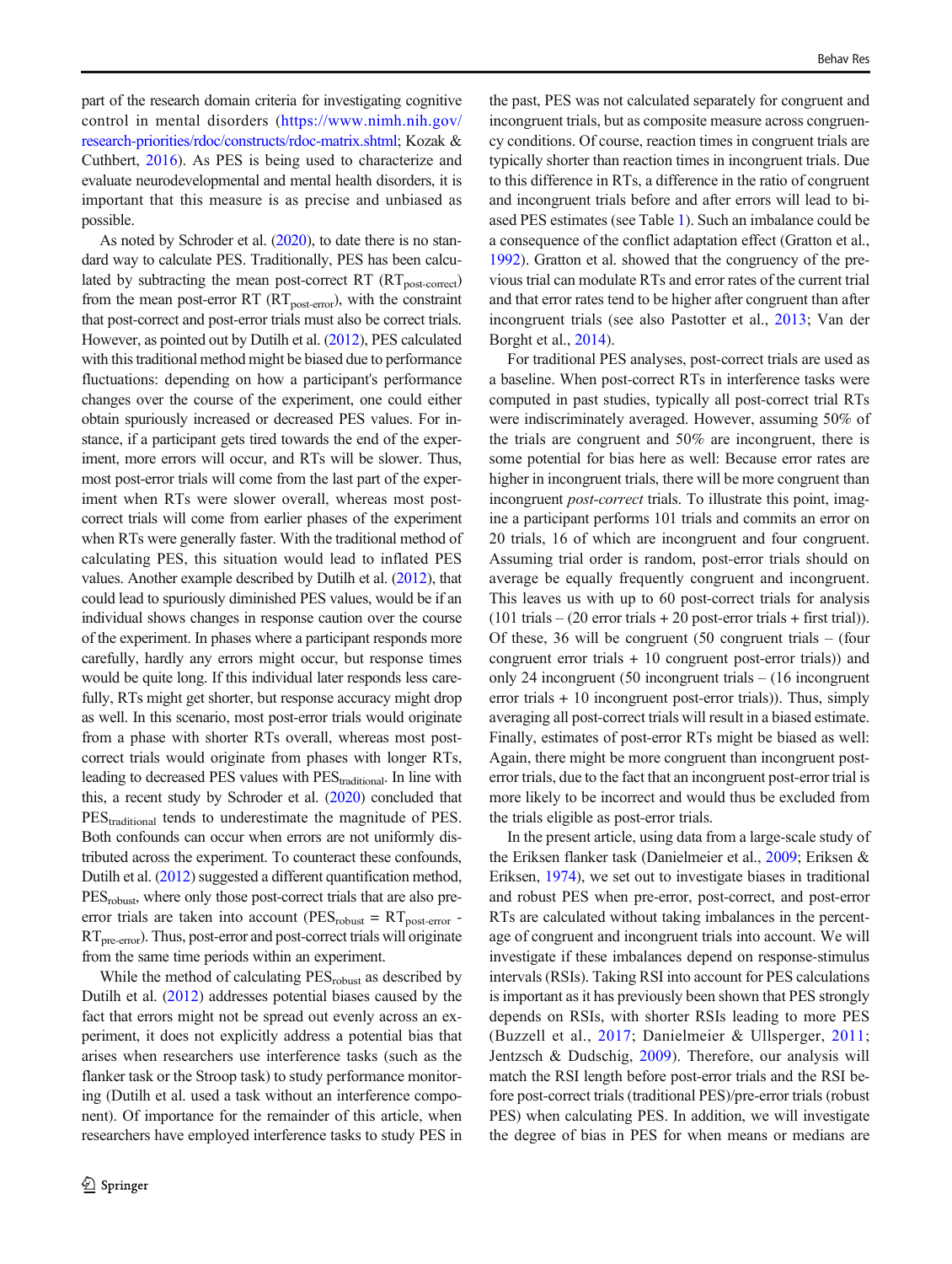<span id="page-2-0"></span>Table 1 Hypothetical example illustrating the effect of an imbalance in congruent and incongruent trial numbers on robust PES estimation. In this example, the participant made 20 errors, so there are 20 pre-error and 20 post-error trials. For simplicity, we assume that all congruent RTs before errors were 1,000 ms long, that all incongruent RTs before errors were 1,200 ms long, and that the participant slowed down 100 ms in each condition after they committed an error. A) If there is no imbalance, a

simple averaging approach arrives at the correct PES estimate. B) If there is an imbalance (in this example, there are relatively more congruent preerror trials than post-error trials), a simple averaging approach overestimates the PES effect. C) This bias is absent if the RTs for the individual conditions are averaged before pre-error and post-error means are calculated

|                                                                     | Pre-error trials            | Post-error trials           | $\rm{PES}_{robus}$ |
|---------------------------------------------------------------------|-----------------------------|-----------------------------|--------------------|
| A) Equal percentage of con and incon trials before and after errors | con: $10 \times 1,000$ ms   | con: $10 \times 1,100$ ms   |                    |
|                                                                     | incon: $10 \times 1.200$ ms | incon: $10 \times 1.300$ ms |                    |
|                                                                     | mean: $1,100$ ms            | mean: $1,200$ ms            | $100 \text{ ms}$   |
| B) Imbalance (no bias correction)                                   | con: $15 \times 1,000$ ms   | con: $10 \times 1,100$ ms   |                    |
|                                                                     | incon: $5 \times 1,200$ ms  | incon: $10 \times 1,300$ ms |                    |
|                                                                     | mean: $1,050$ ms            | mean: $1,200$ ms            | $150 \text{ ms}$   |
| C) Imbalance (with bias correction)                                 | con: $15 \times 1,000$ ms   | con: $10 \times 1,100$ ms   |                    |
|                                                                     | incon: $5 \times 1,200$ ms  | incon: $10 \times 1,300$ ms |                    |
|                                                                     | con mean: $1,000$ ms        | con mean: $1,100$ ms        |                    |
|                                                                     | incon mean: $1,200$ ms      | incon mean: $1,300$ ms      |                    |
|                                                                     | mean of means: 1,100 ms     | mean of means: 1,200 ms     | $100$ ms           |

Abbrev.: con congruent, incon incongruent, PES<sub>robust</sub> robust post-error slowing

calculated at the level of individual participants. Finally, we will use synthetic data to explore biases across a range of imbalances and interference effects. Throughout the paper, we will show that these biases can easily be corrected by averaging congruent and incongruent trials separately before averaging these condition-specific means to calculate an overall mean.

# Method

## Participants

This study is based on a dataset that has been reported elsewhere (Fischer et al., [2016](#page-10-0); Fischer et al., [2018\)](#page-10-0). The initial sample consisted of 803 individuals (409 males, 394 females; age range: 18–40 years, mean age: 23.99 years; SD: 3.89; 33 left-handers). A total of 388 datasets were collected at the Radboud University of Nijmegen, all remaining datasets were collected at the Max Planck Institute for Human Cognitive and Brain Sciences in Leipzig, using identical code and equipment. Study procedures were approved by the ethics committees in Nijmegen (ECG04032011) and at the University of Leipzig (285-09-141209). To be included in the study, participants needed to meet the following criteria: no history of psychiatric or neurological disease; no regular use of psychotropic medication; no relevant history of drug abuse (consumption within the last month or more than five times in lifetime; without cannabis); no regular consumption of cannabis (more than three times per month); no alcohol intake on the

day of the study. Our task performance criteria (see below for details) led to the exclusion of 450 individuals for the analysis based on individual-participant means. Thus, the final sample consisted of 353 individuals (172 males, 181 females) between 18 and 37 years of age (mean: 23.59 years, SD: 3.66), 13 of whom were left-handed. For the analysis based on individual-participant medians, 385 participants were excluded, resulting in a final sample size of 418 individuals (197 males, 221 females; mean age: 23.67 years, SD: 3.72, range: 18 to 38 years, 18 left-handed).

## Task

A speeded arrow-version of the Eriksen Flanker task was employed (for a figure illustrating the task, see Fischer et al., [2018\)](#page-10-0). Participants were instructed to respond as quickly and accurately as possible to the direction (left or right) of a centrally presented target arrow that appeared on screen for 33 ms. They responded with their left or right thumb, corresponding to the arrow direction, on a custom-made hand-held response box. Participants were also instructed to ignore four flanking arrows that appeared above and below the target 83 ms earlier. The size of all arrows was  $1.9^\circ \times 1.3^\circ$  of visual angle. The task consisted of 1088 trials, with a self-paced break after every 200 trials. On half of the trials, the direction of flankers and target was the same (congruent trials), whereas they pointed in opposite directions on the other half (incongruent trials). The distance between flanker and target stimuli was either close (flanker-target distance: 3.5° and 1.75° for distal and proximal distractor arrows, respectively) or far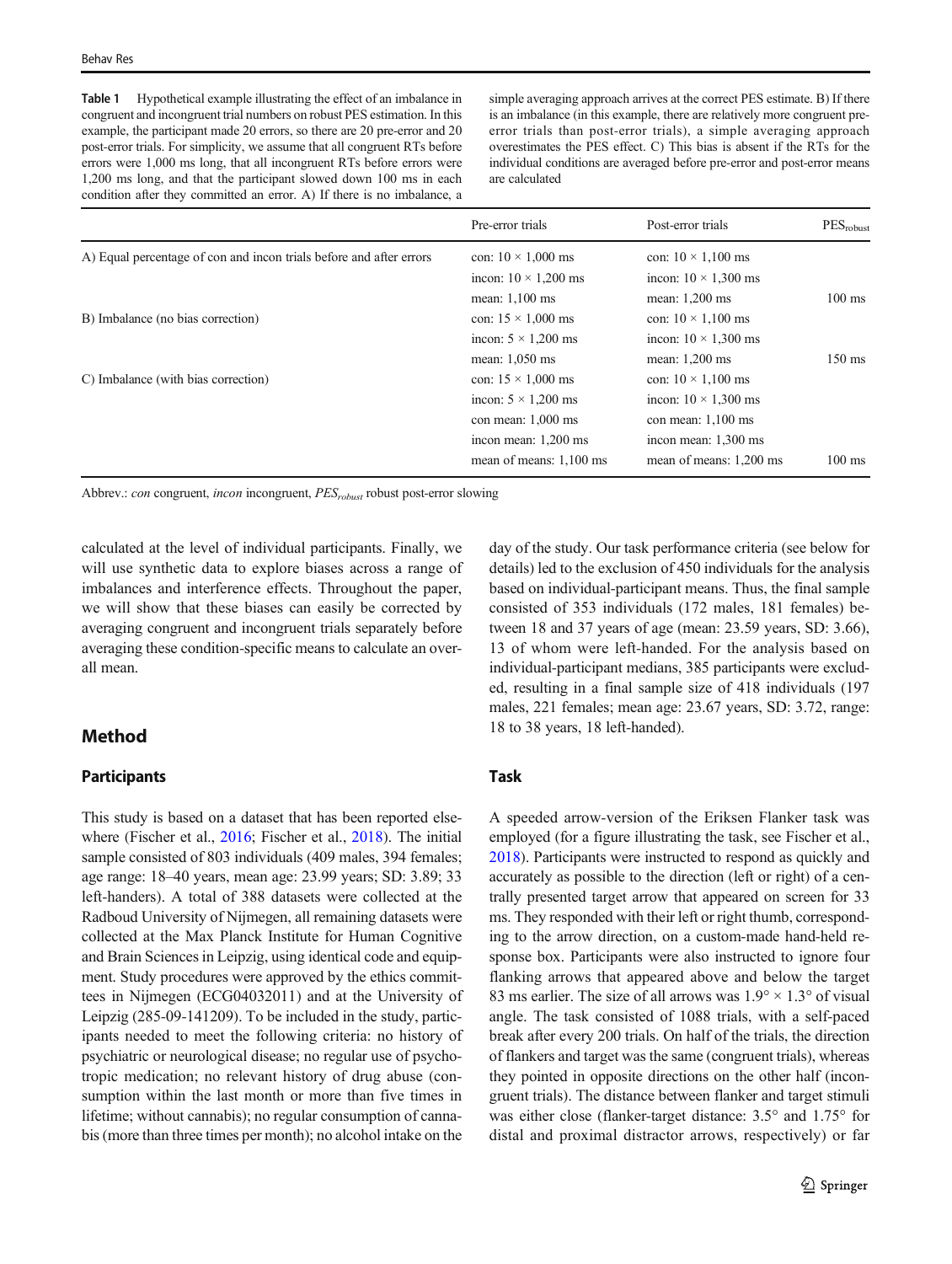(6.5° and 4°). The time between the response and the onset of the next trial (response-stimulus interval, RSI) was either short (250 ms) or long (700 ms). Half of the congruent trials were preceded by a short and the other half by a long RSI (same for incongruent trials), and half of the far trials were preceded by a short, and the other half by a long RSI (same for close trials). Thus, the task combined the factors flanker-target congruency (congruent or incongruent), RSI (short or long) and flankertarget distance (close or far). The trial order was pseudorandom with counterbalanced transition probabilities for congruency and flanker-target distance.

## Procedure

The flanker task data were acquired within a larger project in the context of a set of other tasks (time estimation task, oddball task, resting state EEG measure) that are not reported here. Electroencephalography data were collected simultaneously but are not included here. The order of the different tasks was randomized between participants. Participants sat in a dimly lit EEG recording chamber while performing the task. The overall task duration across all different tasks was roughly 90 min. Written informed consent was obtained from each participant before inclusion in the study and subjects received either financial compensation or course credits.

#### Data analysis

The analyses reported here focus exclusively on close trials as studies employing the flanker task typically present flankers directly adjacent to the target. Our data and analysis repository (see below) also includes an analysis of the far trials.

Trial types were defined as follows: Error trials were trials with incorrect responses (i.e., trials with no response before the deadline were not taken into account for the present analyses). Post-correct trials were correct trials that followed another correct trial. Pre-error trials were correct trials that followed a correct trial and preceded an error. Post-error trials were correct trials that followed an error and preceded a correct trial. These definitions made sure that single correct trials between two errors were excluded from the analysis (categorization for these trials would be ambiguous as they were both post-error and pre-error trials).

We calculated four types of PES: uncorrected traditional PES, corrected traditional PES, uncorrected robust PES, and corrected robust PES. For each participant, trials relevant for the analyses were categorized along three dimensions: trial type (post-correct, pre-error, post-error; note that some postcorrect trials are also pre-error trials), congruency (congruent, incongruent), and RSI (short, long). The relevant RSI was always the RSI that preceded a given trial. For example, when referring to a pre-error trial as a "short RSI" trial, this indicates that the pre-error trial was preceded by a short RSI.

We performed two different sets of analyses, one based on mean RTs and one based on median RTs on the individualsubject level. For the mean-based analysis, the different types of PES were calculated for a given participant as follows:

$$
PES_{trad,uncorr} = \overline{RT}_{post-error} - \overline{RT}_{post-correct}
$$
  
\n
$$
PES_{trad,corr} = \left(\frac{\overline{RT}_{post-error,incon} + \overline{RT}_{post-error,con}}{2}\right)
$$
  
\n
$$
-\left(\frac{\overline{RT}_{post-correct,incon} + \overline{RT}_{post-correct,con}}{2}\right)
$$
  
\n
$$
PES_{robust,uncorr} = \overline{RT}_{post-error} - \overline{RT}_{pre-error}
$$
  
\n
$$
PES_{robust,corr} = \left(\frac{\overline{RT}_{post-error,incon} + \overline{RT}_{post-error,con}}{2}\right)
$$
  
\n
$$
-\left(\frac{\overline{RT}_{pre-error,incon} + \overline{RT}_{pre-error,con}}{2}\right)
$$

For uncorrected PES scores, congruent and incongruent trials were first concatenated and then averaged. For corrected PES scores, congruent and incongruent RTs were initially averaged separately, thus removing any bias caused by imbalances in trial numbers. To calculate PES for the group, individual participant PES scores were averaged. All calculations were done for each RSI separately.

For the median-based analysis, medians were calculated on the individual-participant level. For uncorrected PES scores, congruent and incongruent trials were concatenated before the median was calculated. For corrected PES scores, medians for congruent and incongruent RTs were calculated separately before averaging the two medians. To calculate PES for the group, individual participant PES scores were averaged. All calculations were done for each RSI separately.

In our analyses, we removed trials immediately following breaks, and all trials with RTs below 100 ms or above 1500 ms. To be included in the analysis, a participant was required to have at least five congruent and incongruent pre-error and post-error trials in each RSI condition (short and long; i.e., a minimum of 20 errors in close trials, corresponding to a minimum error rate of 3.7%). For the analysis based on individual participant means, we removed outlier RTs using the median absolute deviation (scale factor 1.4826, threshold 2.5; Leys et al., [2013\)](#page-10-0). As the median is insensitive to outliers, outlier rejection was not performed for the analysis based on individual participant medians. Overall, 425 participants in the meanbased analysis and 504 participants in the median-based analysis had sufficient trial numbers (as no outliers RTs were rejected, more participants achieved the five-trial criterion in the median-based analysis). We also investigated if there were any participants who did not show an overall interference effect in correct trials, or made more errors in congruent as compared to incongruent trials. No such participants were identified. As a final criterion, we required a minimum accuracy of 80% on congruent trials, and 60% on incongruent trials. Based on this criterion, for the mean-based analysis a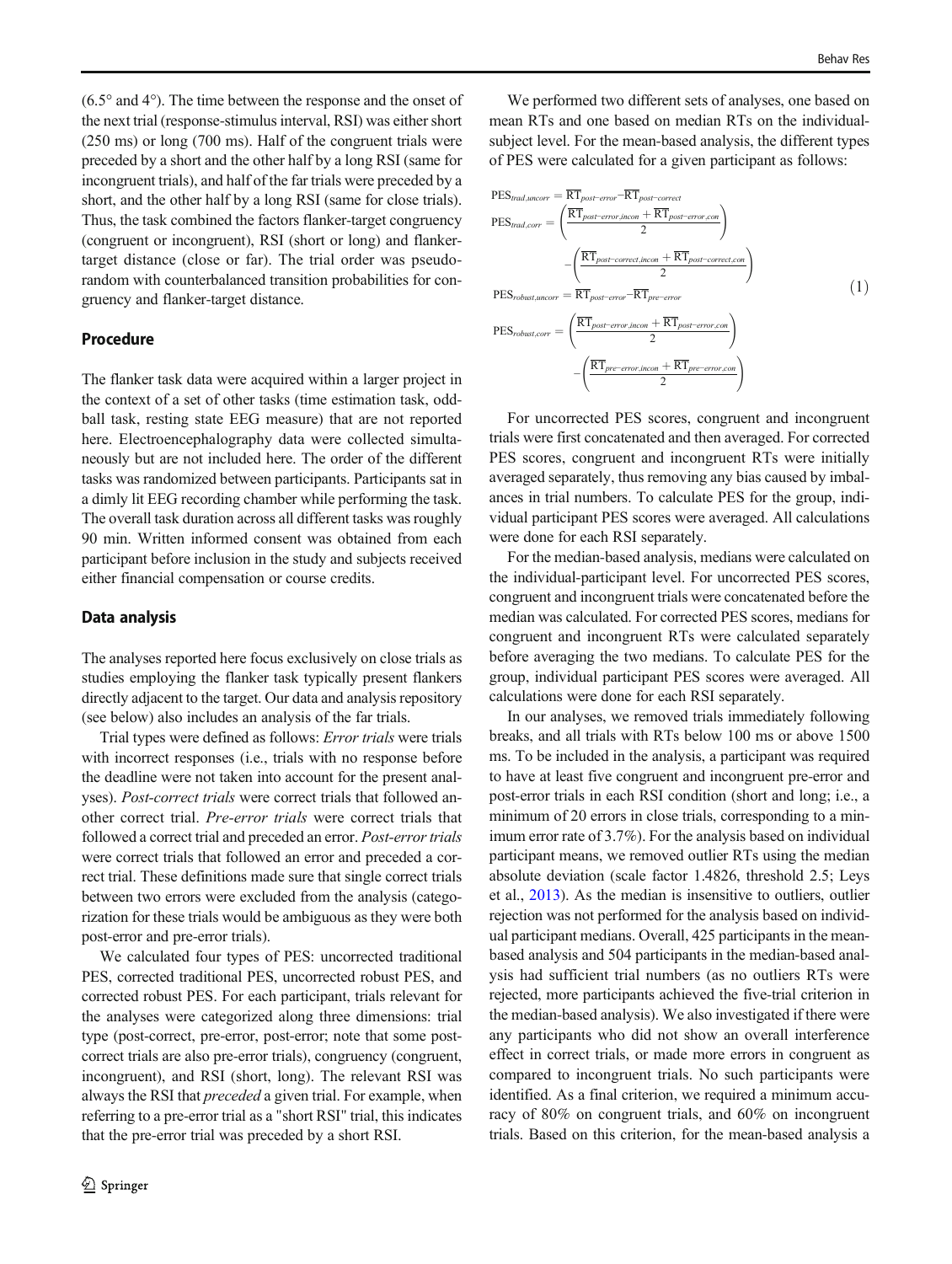<span id="page-4-0"></span>further 72 participants were excluded, resulting in the final sample size of 353 participants. For the median-based analysis, a further 86 participants were excluded, resulting in the final sample size of 418 participants.

Data were analyzed using custom-written scripts in Python (v. 3.7.7) using Jupyter notebook (v. 6.0.3, [https://jupyter.org/\)](https://jupyter.org/), Pandas (v. 1.0.3, <https://pandas.pydata.org/>), seaborn (v. 0.10.1, [https://seaborn.pydata.org/\)](https://seaborn.pydata.org/), and pingouin (v. 0.3.11, [https://](https://pingouin-stats.org/) [pingouin-stats.org/](https://pingouin-stats.org/)). Error bars shown in figures were calculated using seaborn and correspond to 95% multilevel bootstrapped CIs based on 1000 iterations. The multilevel bootstrapping approach first resampled participants and then observations within participants to account for the repeatedmeasures design. The kernel density estimates were calculated using the default settings in seaborn. The data and analysis scripts are available at [https://doi.org/10.24352/ub.ovgu-2021-024.](https://doi.org/10.24352/ub.ovgu-2021-024)

## Results

#### Pre-error trials

Robust PES uses pre-error trials as a baseline. Therefore, we initially investigated if there was an imbalance in the number of congruent and incongruent pre-error trials. We found that this was indeed the case (see Fig. 1). Pre-error trials were more frequently congruent, both when the RSI before the pre-error trial was short (58.3% congruent), and when it was long RSI (66.1% congruent). A repeated-measures ANOVA showed that this imbalance was significant: There was a main effect of congruency,  $F(1, 352) = 1077$ ,  $p < .001$ ,  $\eta_p^2 = 0.75$ , and an interaction of congruency x RSI,  $F(1, 352) = 175$ ,  $p < .001$ ,  $\eta_p^2$  $= 0.33$  (as the average percentage for each RSI must be 50%, there can be no main effect of RSI). Post hoc  $t$  tests showed that the percentage of congruent trials as compared to



Fig. 1 Percentage of congruent (con) and incongruent (incon) pre-error trials depending on the response-stimulus interval (RSI) before the preerror trial. The dashed line at 50% represents the expected percentages when no imbalance is present. Results show that pre-error trials were more likely to be congruent, especially when the RSI before the preerror trial was long. Error bars represent 95% CIs

incongruent trials was higher at both RSIs. In addition, the percentage of congruent trials was higher at the long RSI as compared to the short RSI (all post hoc  $p's < .001$ ). These results indicate that an error is more likely preceded by a congruent trial than an incongruent trial, in particular if the RSI before the pre-error trial is long.

Note that these results refer to the RSI before the pre-error trial, not the RSI before the error trial. We focus on the RSI before the pre-error trial because it is this RSI that needs to be matched to the RSI before the post-error trial for robust PES calculations. For example, RTs in post-error trials preceded by short RSIs should be compared to RTs in pre-error trials also preceded by short RSIs. Below, we show in more detail that RTs in general as well as PES in particular depend on RSI (see Table [3\)](#page-6-0).

Which factors are driving the imbalance in favor of congruent pre-error trials? To briefly reiterate, when calculating PES a pre-error trial is a correct trial that follows another correct trial (otherwise the categorization would be ambiguous as the trial in question would be both a pre-error and a posterror trial) and precedes an error trial. We can investigate the impact of these constraints on the imbalance by successively removing them. This is shown in Table [2](#page-5-0). The results show that removing constraints reduces the imbalance in favor of congruent trials at short and long RSIs. However, even when neither the pre-error nor the error–2 trial must be correct, preerror trials are still more likely to be congruent. In our study, the error rate after long RSI congruent trials was 18.6 vs. 14.9% after long RSI incongruent trials, in line with the conflict adaptation effect.

#### Post-correct trials

Traditional PES uses post-correct trials which are themselves correct as a baseline. As error rates for incongruent trials are higher (29.9 vs. 5.0% for congruent), there will also be more congruent than incongruent correct postcorrect trials (see Introduction). Figure [2](#page-5-0) depicts the imbalance for post-correct trials preceded by short or long RSIs. As expected, post-correct trials were more frequently congruent, both when the RSI before the pre-error trial was short (54.2% congruent), and when it was long RSI (62.2% congruent). A repeated-measures ANOVA showed that this imbalance was significant: There was a main effect of congruency,  $F(1, 352) = 3653$ ,  $p < .001$ ,  $\eta_p^2 = 0.91$ , and an interaction of congruency x RSI,  $F(1, 352) = 1299$ ,  $p < .001$ ,  $\eta_p^2 = 0.79$ . Post hoc t tests showed that the percentage of congruent trials as compared to incongruent trials was higher at both RSIs. In addition, the percentage of congruent trials was higher at the long RSI as compared to the short RSI (all post hoc  $p's < .001$ ).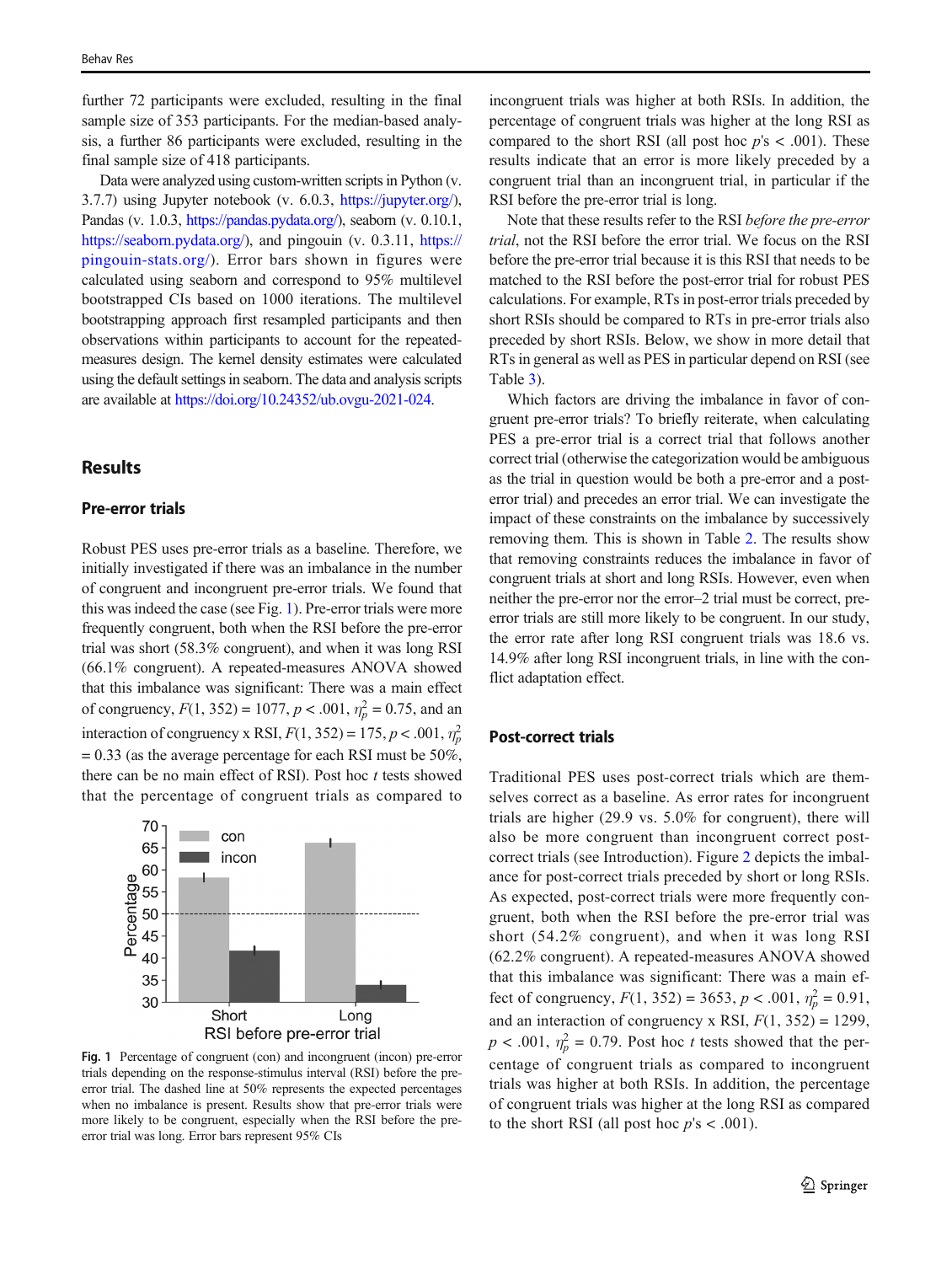<span id="page-5-0"></span>Table 2. Percentages of congruent pre-error trials for the post-error slowing analysis and when relaxing constraints required for the posterror slowing analysis

| Constraints                                                    | Percentage of congruent pre-error trials |          |  |  |
|----------------------------------------------------------------|------------------------------------------|----------|--|--|
|                                                                | Short RSI                                | Long RSI |  |  |
| Pre-error trial and error-2 trial 58.3<br>correct (see Fig. 1) |                                          | 66.1     |  |  |
| Pre-error trial correct<br>(but not error-2 trial)             | 58.2                                     | 65.7     |  |  |
| Error-2 trial correct<br>(but not pre-error trial)             | 54.6                                     | 57.8     |  |  |
| Neither pre-error nor error-2<br>trial must be correct         | 54.5                                     | 57.8     |  |  |

## Post-error trials

Next, we investigated if there was also an imbalance for posterror trials. We found that also post-error trials tended to be congruent. For short RSIs, 51.3% of the trials were congruent, and for long RSIs, 56.3% of the trials were congruent (Fig. 3). A repeated-measures ANOVA showed that this imbalance was significant: There was a main effect of congruency,  $F(1, \theta)$ 352) = 117,  $p < .001$ ,  $\eta_p^2 = 0.25$ , and an interaction of congruency x RSI,  $F(1, 352) = 54$ ,  $p < .001$ ,  $\eta_p^2 = 0.13$ . Post hoc t tests showed that the percentage of congruent trials as compared to incongruent trials was higher at both RSIs (although the effect at the short RSI was only just significant after Bonferroni correction at  $p = .047$ ). In addition, the percentage of congruent trials was higher at the long RSI as compared to the short RSI (all other post hoc  $p$ 's < .001). Note that congruent and incongruent trials (irrespective of accuracy) occurred equally frequently after an error (e.g., 50.3% of post-error trials preceded by a long RSI were congruent). The bias is caused by the fact that PES calculations only take into account correct



Fig. 2 Percentage of congruent (con) and incongruent (incon) postcorrect trials depending on the response-stimulus interval (RSI) before the post-correct trial. The dashed line at 50% represents the expected percentages when no imbalance is present. Results show that postcorrect trials were more likely to be congruent, especially when the RSI before the pre-error trial was long. Error bars represent 95% CIs

post-error trials, and correct post-error trials are more often congruent than incongruent.

Taken together, these results show that at least in a Eriksen flanker paradigm consisting of 50% congruent and 50% incongruent trials in pseudorandomized order where transition frequencies are counterbalanced, the number of congruent and incongruent pre-error trials, post-correct trials as well as posterror trials is not balanced. Thus, mean RTs that do not take this imbalance into account will be biased. In addition, as the degree of imbalance differs for pre-error/post-correct (the baseline conditions for robust and traditional PES, respectively) and post-error trials, measures computed based on these mean RTs (such as PES) will also be biased. Below we explore the consequences of not correcting this bias.

#### PES based on individual-subject means

We now address the question how the imbalances described above affect PES values. For the analyses reported in this section, mean RTs (as opposed to the medians that will be considered below) were computed for individual participants. These means were then averaged to calculate group means (Table [3](#page-6-0)). As described in the Data analysis section, we compared four types of PES calculations: uncorrected traditional PES, corrected traditional PES, uncorrected robust PES and corrected robust PES. We found, as did Dutilh et al. ([2012](#page-10-0)), that PES estimates were generally smaller when using the traditional approach (Table [3](#page-6-0)). More importantly, and in line with the imbalances reported above, our results showed that uncorrected PES estimates (i.e., PES estimates based on simple concatenation of congruent and incongruent trials) tended to be higher than corrected robust PES estimates. Comparing traditional uncorrected and corrected PES, there was no bias at the short RSI, which is in line with the fact that congruency



Fig. 3 Percentage of congruent (con) and incongruent (incon) post-error trials depending on the response-stimulus interval (RSI) before the posterror trial. The dashed line at 50% represents the expected percentages when no imbalance is present. Results show that post-error trials tended to be congruent, especially when the RSI before the post-error trial was long. Error bars represent 95% CIs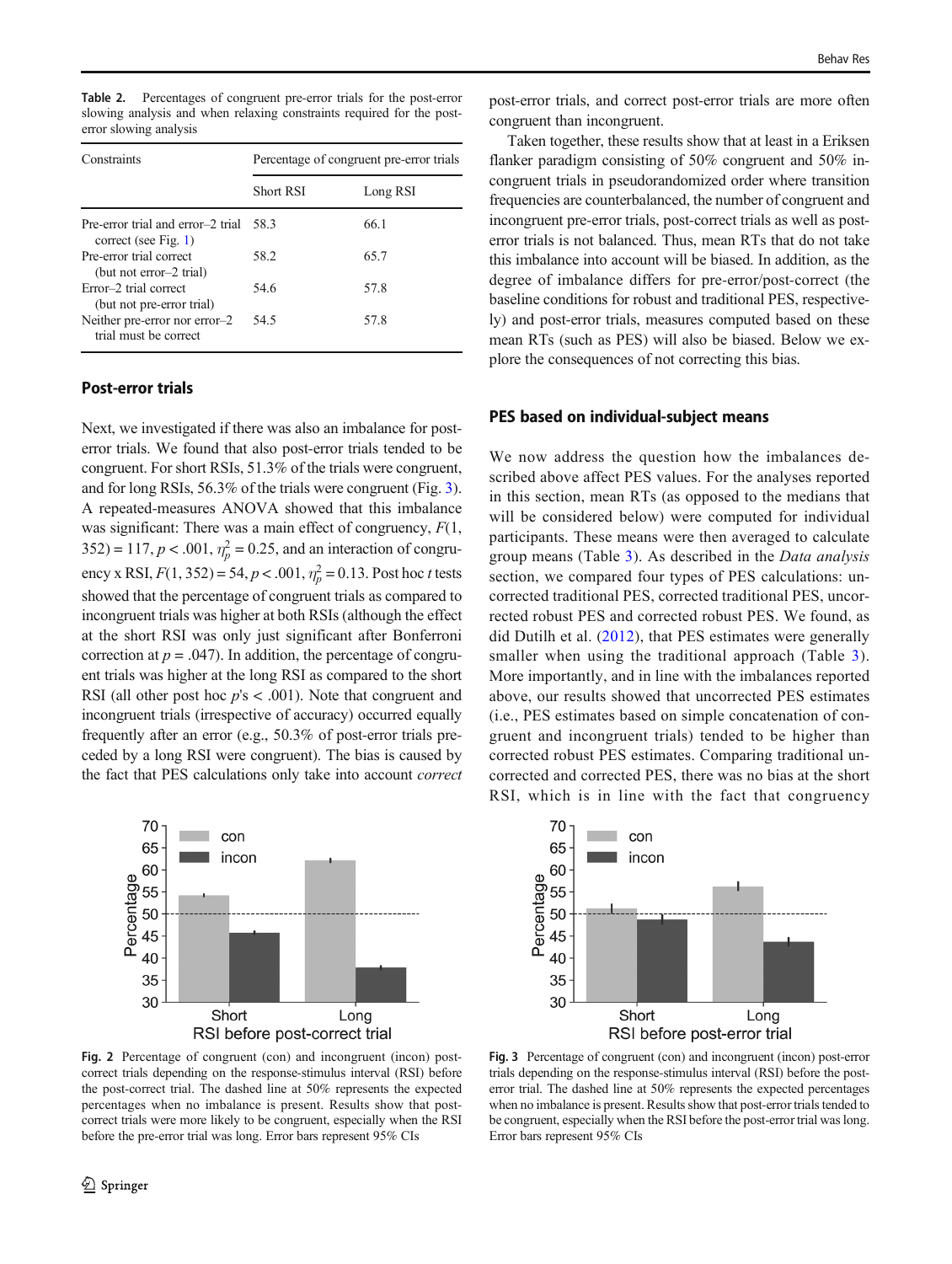|                        | PES short RSI                 |                             |                   |                 | PES long RSI                  |                             |                   |                     |  |
|------------------------|-------------------------------|-----------------------------|-------------------|-----------------|-------------------------------|-----------------------------|-------------------|---------------------|--|
|                        | $\text{Trad}_{\text{uncorr}}$ | $\text{Trad}_{\text{corr}}$ | $Robust_{uncorr}$ | $Robust_{corr}$ | $\text{Trad}_{\text{uncorr}}$ | $\text{Trad}_{\text{corr}}$ | $Robust_{uncorr}$ | $Robust_{\rm corr}$ |  |
| Post-error             | 459 (65)                      | 459 (65)                    | 459 (65)          | 459 (65)        | 374 (42)                      | 377(41)                     | 374 (42)          | 377(41)             |  |
| Post-correct/pre-error | 385 (35)                      | 385 (34)                    | 364 (35)          | 368 (33)        | 341 (27)                      | 353 (26)                    | 320(31)           | 339 (31)            |  |
| <b>PES</b>             | 74 (48)                       | 74 (49)                     | 95(52)            | 91(53)          | 33(31)                        | 24 (29)                     | 54 (36)           | 38(34)              |  |

<span id="page-6-0"></span>**Table 3** Means of mean RTs in ms  $(\pm SD)$  for the conditions used to calculate post-error slowing (PES)

<sup>1</sup> Post-correct trials are used for the traditional PES calculation, pre-error trials for the robust approach.

Abbr.: RSI = response-stimulus interval; Trad = traditional PES calculation; corr = corrected; uncorr = uncorrected

imbalances for short RSI post-error trials and post-correct trials were small (51.3 and 54.2% congruent, respectively). However, traditional PES did overestimate PES at the long RSI (9 ms bias, 37% increase relative to the corrected value, Cohen's  $d_7 = 0.51$ . Comparing robust uncorrected and corrected PES, the overestimation was very small at the short RSI (4ms bias, 4.4% increase relative to the corrected value, Cohen's  $d_Z$  = 0.18), but more pronounced at the long RSI (16ms bias, 42% increase relative to the corrected value, Cohen's  $d_Z = 0.71$ ).

Overall, bias for uncorrected vs. corrected traditional PES was either absent (short RSI) or moderate (long RSI). However, a moderate overall bias could be the result of more substantial misestimates on the individual participant level if the misestimates sometimes underestimate and sometimes overestimate the actual PES effect. This would be particularly problematic for studies planning correlational acrossparticipant analyses that include PES effects as a variable as here individual PES values determine the size of the correlation. To determine individual biases, we subtracted individual  $PES_{trad,corr}$  from  $PES_{trad,uncorr}$  values. Figure 4 shows the resulting traditional PES bias for all 353 participants, separately for the short and long RSI. The means of these distributions correspond to the biases mentioned above (i.e., 0 ms and 9 ms). The SD is 18 ms for the short RSI and 17 ms for the long



Fig. 4 Bias for uncorrected traditional PES values for all participants based on individual-subject means, separately for short and long RSI. A bias of 0 indicates that uncorrected and corrected traditional PES values did not differ. Negative values indicate that the uncorrected approach underestimated PES, and positive values that it overestimated PES

RSI. The results indicate that the degree of bias is somewhat variable between participants and that substantial individual misestimates occur even for short RSIs without a mean overall bias.

To determine individual biases for robust PES, we subtracted individual PES<sub>robust,corr</sub> from PES<sub>robust,uncorr</sub> values. Figure 5 shows the resulting robust PES bias for all participants, separately for the short and long RSI. The means of these distributions correspond to the biases mentioned above (i.e., 4 and 16 ms). The SD is 20 ms for the short RSI and 23 ms for the long RSI. The results show that the degree of bias is highly variable between participants and that even for the short RSI substantial misestimates occur.

Taken together, these results show that uncorrected PES values tend to overestimate PES in our task. This overestimation was negligible for the short RSI, but more pronounced for the long RSI. In addition, the interindividual variability of bias is substantial, even for trials preceded by short RSIs.

#### PES based on individual-subject medians

We also investigated how the calculations of medians at the individual participant level would affect the PES bias. These medians were then averaged to calculate group means (Table [4](#page-7-0)). As mentioned above, the absence of outlier RT



Fig. 5 Bias for uncorrected robust PES values for all participants based on individual-subject means, separately for short and long RSI. A bias of 0 indicates that uncorrected and corrected robust PES values did not differ. Negative values indicate that the uncorrected approach underestimated PES, and positive values that it overestimated PES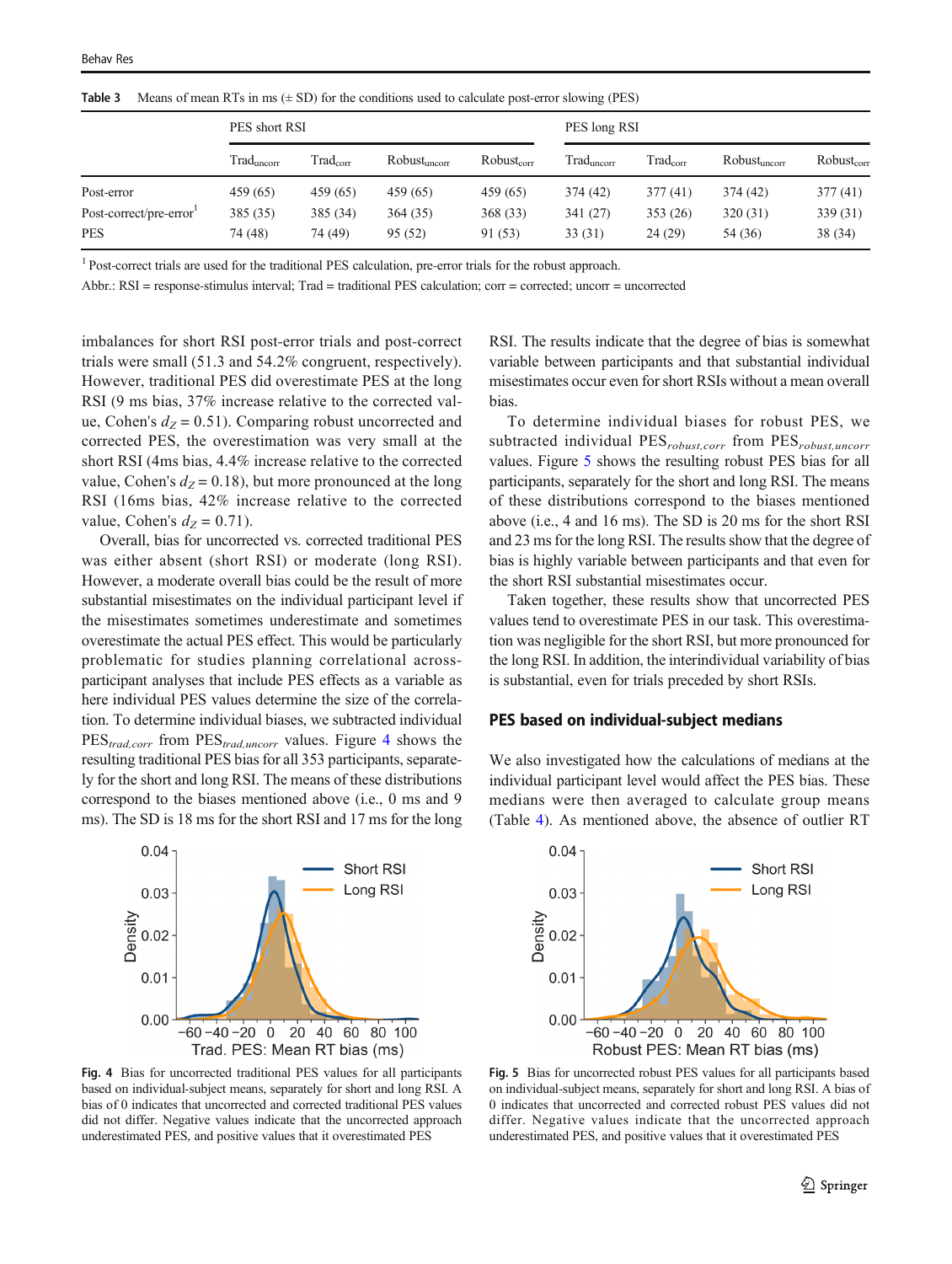|                        |                 |                             |                   |                 | <u>.</u>                      |                             |                   |                    |  |
|------------------------|-----------------|-----------------------------|-------------------|-----------------|-------------------------------|-----------------------------|-------------------|--------------------|--|
|                        | PES short RSI   |                             |                   |                 | PES long RSI                  |                             |                   |                    |  |
|                        | $Trad_{uncorr}$ | $\text{Trad}_{\text{corr}}$ | $Robust_{uncorr}$ | $Robust_{corr}$ | $\text{Trad}_{\text{uncorr}}$ | $\text{Trad}_{\text{corr}}$ | $Robust_{uncorr}$ | $Robust_{\rm cor}$ |  |
| Post-error             | 458 (63)        | 459 (64)                    | 458 (63)          | 459 (64)        | 374 (42)                      | 377 (38)                    | 374 (42)          | 377 (38)           |  |
| Post-correct/pre-error | 389 (35)        | 385 (35)                    | 367(38)           | 369(32)         | 339 (31)                      | 352(25)                     | 317(35)           | 340 (29)           |  |
| <b>PES</b>             | 69 (47)         | 74 (48)                     | 91 (51)           | 90(52)          | 35(34)                        | 25(27)                      | 57(41)            | 37(32)             |  |

<span id="page-7-0"></span>**Table 4** Means of median RTs in ms  $(\pm SD)$  for the conditions used to calculate post-error slowing (PES)

<sup>1</sup> Post-correct trials are used for the traditional PES calculation, pre-error trials for the robust approach.

Abbr.: RSI = response-stimulus interval; Trad = traditional PES calculation; corr = corrected; uncorr = uncorrected

rejection led to the inclusion of more participants in this analysis. However, this had only a very minor effect on the preerror and post-error imbalances reported in Figs. [1,](#page-4-0) [2](#page-5-0), and [3](#page-5-0) (all changes  $\langle 1\% \rangle$  and the imbalances are therefore not displayed again. As above, we compared four types of PES calculations: uncorrected traditional PES, corrected traditional PES, uncorrected robust PES and corrected robust PES. Comparing traditional uncorrected and corrected PES, there was a small bias at the short RSI. In this case, the uncorrected measure underestimated PES (– 5 ms bias, 6.7% decrease relative to corrected value, Cohen's  $d_Z = -0.25$ ). However, traditional PES did overestimate PES at the long RSI (10ms bias, 40% increase relative to the corrected value, Cohen's  $d<sub>z</sub>$ = 0.40). Comparing robust uncorrected and corrected PES, there was a negligible bias of 1 ms at the short RSI. The bias at the long RSI (20 ms, 54% increase relative to corrected value, Cohen's  $d_Z = 0.67$ ), however, was even more pronounced than for the mean-based analysis.

Again, we investigated the interindividual variability of bias. Figure 6 shows the resulting traditional PES bias when medians are calculated for individual participants, separately for the short and long RSI. The means of these distributions correspond to the biases mentioned above (i.e., – 5 ms and 10 ms). The SD is 21 ms for the short RSI and 24 ms for the long RSI. The results indicate that the degree of bias is somewhat



Fig. 6 Bias for uncorrected traditional PES values for all participants based on individual-subject medians, separately for short and long RSI. A bias of 0 indicates that uncorrected and corrected traditional PES values did not differ. Negative values indicate that the uncorrected approach underestimated PES, and positive values that it overestimated PES

variable between participants and that substantial individual misestimates occur even for the short RSI that has a very small overall bias.

Figure 7 shows the uncorrected robust PES bias, separately for the short and long RSI. The means of these distributions correspond to the biases mentioned above (i.e., 1 and 20 ms). The SD is 26 ms for short RSI, and 30 ms for the long RSI. Again, these results show that the bias for individual participants is highly variable (even if, as for the short RSI, there is only negligible overall bias).

Taken together, when calculating medians on an individualsubject level, these results show that not taking the imbalance of congruent and incongruent pre-error and post-error trials into account can lead to large PES biases in the flanker task. However, even if the overall mean uncorrected robust PES effect is essentially unbiased (such as at the short RSI), individual PES estimates can nevertheless be severely biased.

#### Causes of bias

The bias is a consequence of not taking the differential imbalances in congruent and incongruent trial numbers before and after errors into account, leading to the calculation of a weighted average of the two distributions. Below, we demonstrate



Fig. 7 Degree of bias for uncorrected robust PES values for all participants based on individual-subject medians, separately for short and long RSI. A value of 0 indicates that uncorrected and corrected robust PES values did not differ. Negative values indicate that the uncorrected approach underestimated PES, and positive values that it overestimated PES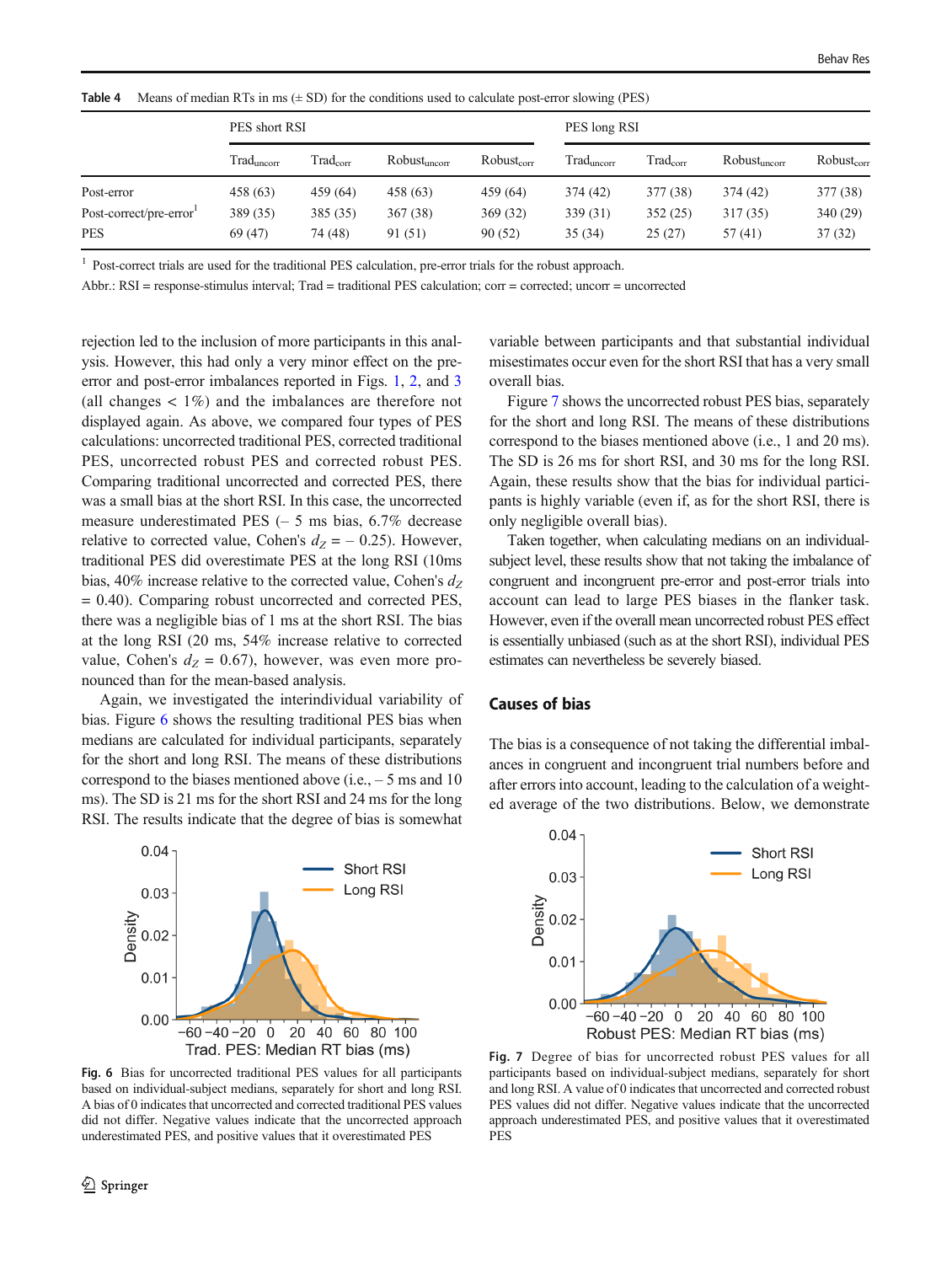<span id="page-8-0"></span>the degree of bias for a range of different interference effects and imbalances. For these demonstrations, we make the simplifying assumptions that RTs are normally distributed and that congruent and incongruent RTs have the same SD. When the mean for an individual participant is computed without correcting for an imbalance, the degree of RT bias is a linear function of the interference effect (i.e., the RT difference for incongruent and congruent trials) and the imbalance. The bias for a given participant can be calculated using the following formula:

$$
RT_{bias} = \frac{\overline{RT}_{incon} - \overline{RT}_{con}}{100} \times deviation from 50\% \tag{2}
$$

For example, an interference effect of 100 ms and an imbalance of 70% congruent and 30% incongruent trials (corresponding to a 20% deviation from 50%) will result in an RT bias of 20 ms. Figure 8 demonstrates the degree of bias for different interference effects (0–200 ms), SDs (50 and 100 ms), and imbalances (55%/45% to 70%/30% congruent/incongruent, in 5% steps). Apart from the interference effect, the range of values was chosen based on the values typically observed in our data. We extended the range of interference effects to 200 ms to show the potential bias for tasks with larger interference effects than those found in the flanker task. Note that for the mean, the bias is independent of the SD.

Our data from the flanker task showed that the PES bias was more pronounced when medians were computed as compared to means. The reason for this becomes clear when inspecting Fig. 8: In the presence of an imbalance, calculating medians always results in a degree of bias at least as strong as that observed for the mean. In addition, this bias rapidly and non-linearly increases for larger interference effects. Finally, for medians, the bias also depends on the SD, with smaller SDs leading to increased degrees of bias. That smaller SDs lead to more bias can be understood by returning to our hypothetical example from the introduction. In Table [1B,](#page-2-0) in the absence of variability, even an imbalance of a single trial would result in a median identical to the median of the distribution with more trials when the two distributions are mixed. In our example, this would lead to a median of 1000 ms for pre-error trials, thus overestimating PES by 200 ms (as compared to 150 ms when the mean is calculated). This effect becomes less pronounced if the two distributions overlap more.

# **Discussion**

The present article presents an approach to calculating unbiased post-error slowing (PES) for tasks in which the frequency of conditions used for calculating PES is not balanced before or after errors. Using data from a large-scale flanker study, we found that pre-error, post-correct and post-error trials were more frequently congruent than incongruent, in particular for trials preceded by long response-stimulus intervals (RSIs). For pre-error trials, this is in line with studies investigating the conflict adaptation effect. It has been shown previously that error rates are higher after congruent than after incongruent trials (e.g., Bugg, [2008;](#page-10-0) Eichele et al., [2010](#page-10-0)) meaning that more errors are preceded by congruent than incongruent trials. As reaction times typically differ between congruent and incongruent trials, these imbalances in trial types can lead to biases in PES estimation. In our paradigm, these biases were negligible for the short RSI (250 ms). However, they were more pronounced at the long RSI (700 ms). Both traditional PES estimates and robust PES estimates were affected by these biases. The uncorrected traditional approach



Fig. 8 Degree of bias for mixtures of two normal distributions with different means (mean difference = Interference), imbalances (line colors), central tendencies (line types), and SDs (panels). If the central tendency measure is the mean, bias is a linear function of interference and

imbalance. If the median is calculated, bias is a non-linear function of interference, imbalance, and SD. As explained in the text, all biases illustrated here can easily be corrected by calculating unweighted means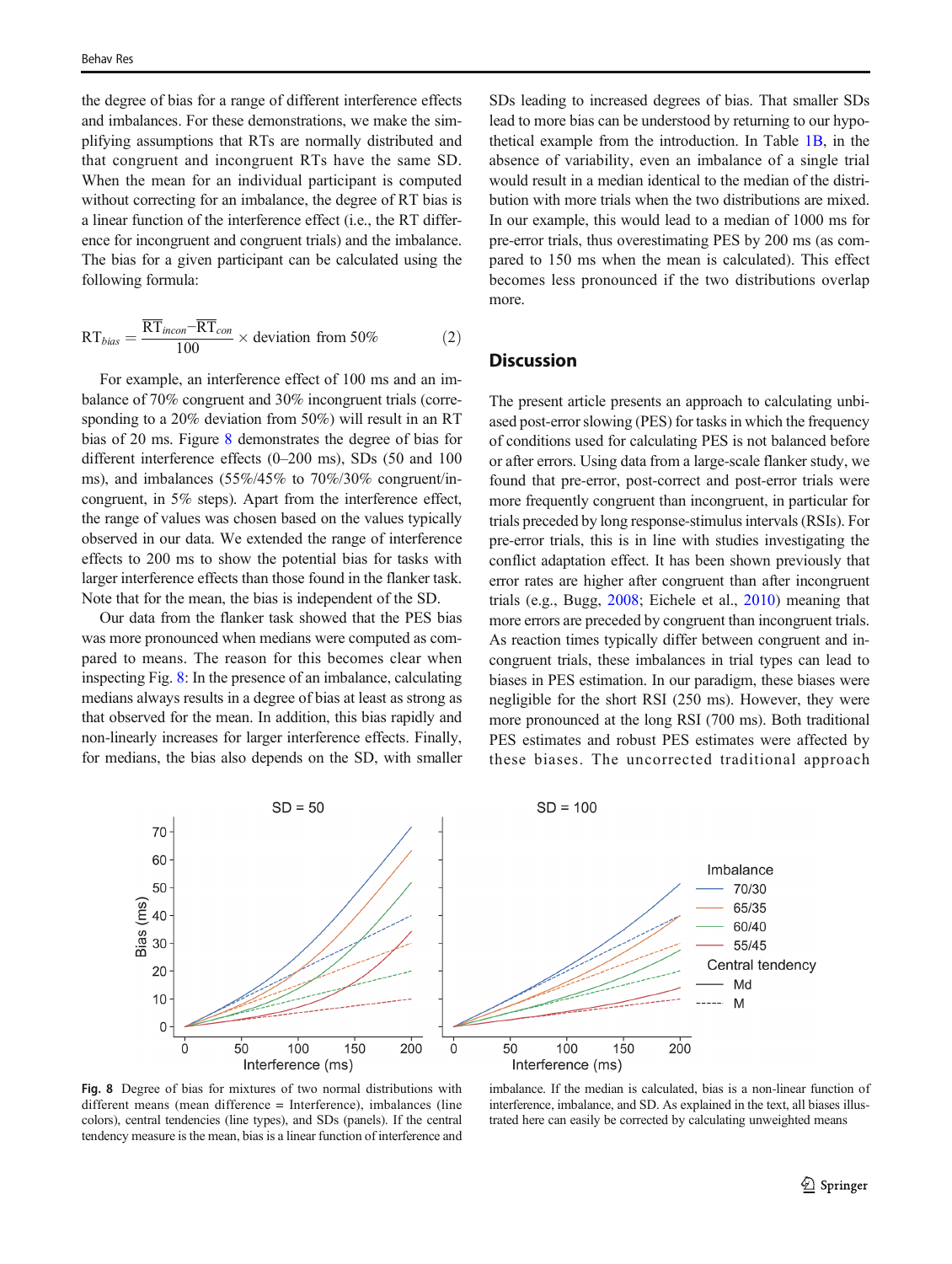overestimated PES at the long RSI by 37% (9 ms) when means were computed at the individual-participant level and by 40% (10 ms) when medians were calculated. The uncorrected robust approach overestimated PES at the long RSI by 42% (16 ms) when means were computed at the individualparticipant level and by 54% (20 ms) when medians were calculated. We also showed that there is substantial variability in bias observed across participants (cf. Figs. [4](#page-6-0), [5,](#page-6-0) [6](#page-7-0) and [7\)](#page-7-0), even when the overall bias is small or absent. This artefactual variability would add noise to correlational analyses, which would be a particular problem in studies with small samples. Removing this artefactual variability is in particular warranted if post-error adjustments are to be used as part of the research domain criteria for investigating cognitive control in mental disorders (Kozak & Cuthbert, [2016\)](#page-10-0).

While the observed PES biases were relatively small in absolute numbers, these biases could be further amplified in paradigms that show larger interference effects than the flanker task or in paradigms that use longer RSIs (cf. Fig. [8](#page-8-0)). At present, we can only speculate about how pronounced the biases might be for other interference paradigms such as the Stroop task. However, all interference paradigms combine easier and harder conditions, thus it can be assumed that other paradigms will also present with an overrepresentation of correct trials coming from the easier condition. Moreover, the conflict adaptation effect is assumed to be a general feature of our cognitive system (e.g., Botvinick et al., [2001](#page-10-0); Ullsperger et al., [2014\)](#page-11-0), which would again suggest that similar imbalances will be found with other paradigms.

Importantly, it is not possible to avoid the observed PES biases by careful counterbalancing of conditions before the experiment. The biases are a consequence of differences in speed and accuracy associated with the experimental conditions. Thus, the confounds result from the behaviour of the participants, not from confounds in ordering conditions.

Fortunately, correcting for the confounds by calculating unbiased PES estimates is straightforward. At the heart of the bias lies the calculation of PES based on mixtures of unequally weighted distributions (i.e., a larger number of fast congruent trials is combined with a smaller number of slow incongruent trials before the mean is computed). To remove the bias, means should be computed separately for congruent and incongruent trials, before averaging these means to calculate an overall mean (see Steinhauser & Andersen, [2019,](#page-11-0) for a related approach).

As mentioned previously, the bias we describe is only an issue for paradigms with multiple conditions. If all pre-error and post-error trials belong to the same condition (see Dutilh et al., [2012](#page-10-0)), there can be no imbalance. Notably, using paradigms with multiple conditions has another consequence: It is possible that pre-error and post-error trials belong to different conditions. For example, in our study the pre-error trial could have been preceded by a long RSI and the post-error trial by a short RSI. This issue is not specific to our unbiased robust PES approach, but applies to any approach using pre-error and post-error trials to calculate PES in a paradigm with more than one condition. Could this create confounds similar to the ones described by Dutilh et al. [\(2012](#page-10-0)) for traditional PES calculations? Specifically, Dutilh et al. argued that decreases in motivation over time could lead to spurious PES and decreases in response caution over time to spurious post-error speeding. We argue that confounds analogous to those for traditional PES calculations do not exist for robust PES calculations in paradigms with multiple conditions. For traditional PES calculations, the confounds exist because the frequency with which post-correct trials and post-error trials occur can vary across the course of the experiment. For example, in the case of spurious PES, many post-error RTs will come from the later phase of the experiment where the participant was less motivated and produced slow responses and many errors. This is different for the robust PES approach for paradigms with multiple conditions: Even though the pre-error and post-error trials might not belong to the same condition, both will always be directly adjacent to an error and thus cannot be derived from different phases of the experiment where motivation or response caution differed.

In conclusion, our results show that traditional and robust measures of PES in flanker tasks are likely biased if congruent and incongruent trials are combined and averaged. This bias stems from the fact that (a) congruent trials are faster than incongruent trials and (b) the percentage of congruent trials differs across conditions used to calculate PES (i.e., post-correct, pre-error and post-error trials). A simple solution to correcting this confound is to separately average congruent and incongruent RTs before calculating an overall average.

Acknowledgements This work was supported by grants from the German Research Foundation (Deutsche Forschungsgemeinschaft) to TAK (KL 2337/2-1, KL 2337/2-3) and MU (UL196/3-1, UL196/3-3). The authors thank Maria Dreyer for her help with data acquisition, B. Franke and G. Fernandez for their support in recruiting the Nijmegen sample, and A. Villringer for his support in recruiting the Leipzig sample.

Author contributions JD and CD conducted the data analyses and wrote the main manuscript text. CD, TAK, and MU designed the study. TAK and MU organized data collection, and AGF performed data preprocessing and archiving. All authors reviewed the manuscript.

Funding This work was supported by grants from the German Research Foundation (Deutsche Forschungsgemeinschaft) to TAK (KL 2337/2-1, KL 2337/2-3) and MU (UL196/3-1, UL196/3-3).

Data availability The data are available at [https://doi.org/10.24352/ub.](https://doi.org/10.24352/ub.ovgu-2021-024) [ovgu-2021-024](https://doi.org/10.24352/ub.ovgu-2021-024)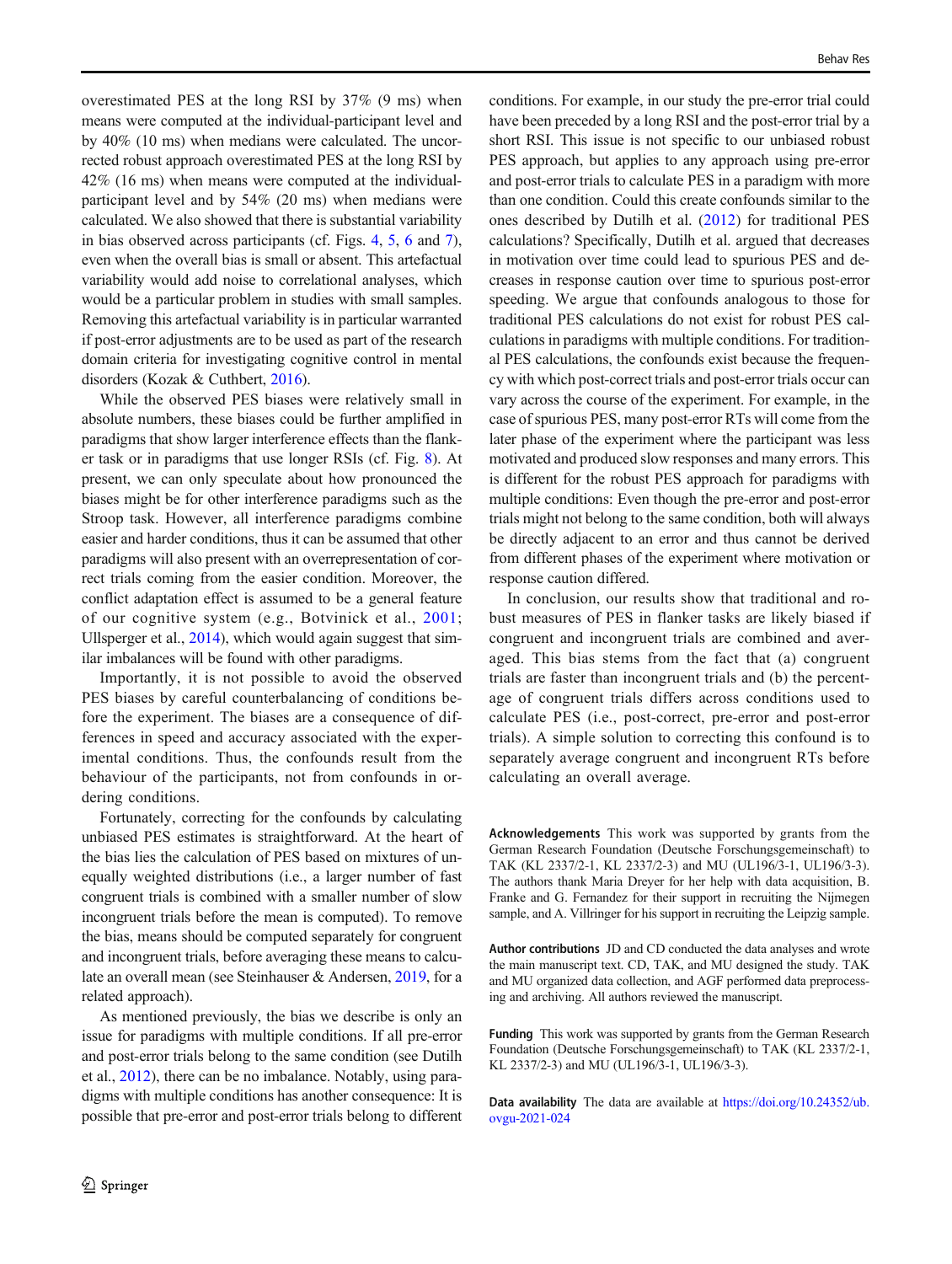#### <span id="page-10-0"></span>**Declarations**

Conflict of interests The authors have no relevant financial or nonfinancial interests to disclose.

Ethics approval This study was performed in line with the principles of the Declaration of Helsinki. Study procedures were approved by the ethics committees in Nijmegen (08.03.2011, ECG04032011) and at the University of Leipzig (06.01.2010, 285-09-141209).

Consent Informed consent was obtained from all participants included in the study.

Open Access This article is licensed under a Creative Commons Attribution 4.0 International License, which permits use, sharing, adaptation, distribution and reproduction in any medium or format, as long as you give appropriate credit to the original author(s) and the source, provide a link to the Creative Commons licence, and indicate if changes were made. The images or other third party material in this article are included in the article's Creative Commons licence, unless indicated otherwise in a credit line to the material. If material is not included in the article's Creative Commons licence and your intended use is not permitted by statutory regulation or exceeds the permitted use, you will need to obtain permission directly from the copyright holder. To view a copy of this licence, visit <http://creativecommons.org/licenses/by/4.0/>.

# References

- Alain, C., McNeely, H. E., He, Y., Christensen, B. K., & West, R. (2002). Neurophysiological evidence of error-monitoring deficits in patients with schizophrenia. Cerebral Cortex, 12(8), 840–846. doi:[https://](https://doi.org/10.1093/cercor/12.8.840) [doi.org/10.1093/cercor/12.8.840](https://doi.org/10.1093/cercor/12.8.840)
- Balogh, L., & Czobor, P. (2016). Post-error slowing in patients with ADHD: a meta-analysis. Journal of Attention Disorders, 20(12), 1004–1016. doi[:https://doi.org/10.1177/1087054714528043](https://doi.org/10.1177/1087054714528043)
- Botvinick, M. M., Braver, T. S., Barch, D. M., Carter, C. S., & Cohen, J. D. (2001). Conflict monitoring and cognitive control. Psychological Review, 108(3), 624–652. doi[:https://doi.org/10.1037/0033-295x.](https://doi.org/10.1037/0033-295x.108.3.624) [108.3.624](https://doi.org/10.1037/0033-295x.108.3.624)
- Bugg, J. M. (2008). Opposing influences on conflict-driven adaptation in the Eriksen flanker task. Memory & Cognition, 36(7), 1217–1227. doi:<https://doi.org/10.3758/MC.36.7.1217>
- Buzzell, G. A., Beatty, P. J., Paquette, N. A., Roberts, D. M., & McDonald, C. G. (2017). Error-induced blindness: error detection leads to impaired sensory processing and lower accuracy at short response-stimulus intervals. The Journal of Neuroscience, 37(11), 2895–2903. doi[:https://doi.org/10.1523/JNEUROSCI.1202-16.](https://doi.org/10.1523/JNEUROSCI.1202-16.2017) [2017](https://doi.org/10.1523/JNEUROSCI.1202-16.2017)
- Carter, C. S., MacDonald, A. W., 3rd, Ross, L. L., & Stenger, V. A. (2001). Anterior cingulate cortex activity and impaired selfmonitoring of performance in patients with schizophrenia: an event-related fMRI study. The American Journal of Psychiatry, 158(9), 1423–1428. doi:[https://doi.org/10.1176/appi.ajp.158.9.](https://doi.org/10.1176/appi.ajp.158.9.1423) [1423](https://doi.org/10.1176/appi.ajp.158.9.1423)
- Danielmeier, C., & Ullsperger, M. (2011). Post-error adjustments. Frontiers in Psychology, 2, 233. doi:[https://doi.org/10.3389/fpsyg.](https://doi.org/10.3389/fpsyg.2011.00233) [2011.00233](https://doi.org/10.3389/fpsyg.2011.00233)
- Danielmeier, C., Wessel, J. R., Steinhauser, M., & Ullsperger, M. (2009). Modulation of the error-related negativity by response conflict.

Psychophysiology, 46(6), 1288–1298. doi[:https://doi.org/10.1111/j.](https://doi.org/10.1111/j.1469-8986.2009.00860.x) [1469-8986.2009.00860.x](https://doi.org/10.1111/j.1469-8986.2009.00860.x)

- Dutilh, G., van Ravenzwaaij, D., Nieuwenhuis, S., van der Maas, H. L. J., Forstmann, B. U., & Wagenmakers, E. J. (2012). How to measure post-error slowing: A confound and a simple solution. Journal of Mathematical Psychology, 56(3), 208-216. doi[:https://doi.org/10.](https://doi.org/10.1016/j.jmp.2012.04.001) [1016/j.jmp.2012.04.001](https://doi.org/10.1016/j.jmp.2012.04.001)
- Eichele, H., Juvodden, H. T., Ullsperger, M., & Eichele, T. (2010). Maladaptation of event-related EEG responses preceding performance errors. Frontiers in Human Neuroscience, 4, e65. [https://doi.org/10.](https://doi.org/10.3389/fnhum.2010.00065) [3389/fnhum.2010.00065](https://doi.org/10.3389/fnhum.2010.00065)
- Eriksen, B. A., & Eriksen, C. W. (1974). Effects of noise letters upon the identification of a target letter in a nonsearch task. Perception & Psychophysics, 16(1), 143–149. doi:[https://doi.org/10.3758/](https://doi.org/10.3758/BF03203267) [BF03203267](https://doi.org/10.3758/BF03203267)
- Fischer, A. G., Danielmeier, C., Villringer, A., Klein, T. A., & Ullsperger, M. (2016). Gender influences on brain responses to errors and post-error adjustments. Scientific Reports, 6, 24435. doi[:https://doi.org/](https://doi.org/10.1038/srep24435) [10.1038/srep24435](https://doi.org/10.1038/srep24435)
- Fischer, A. G., Nigbur, R., Klein, T. A., Danielmeier, C., & Ullsperger, M. (2018). Cortical beta power reflects decision dynamics and uncovers multiple facets of post-error adaptation. Nature Communications, 9(1), 5038. doi:[https://doi.org/10.1038/s41467-](https://doi.org/10.1038/s41467-018-07456-8) [018-07456-8](https://doi.org/10.1038/s41467-018-07456-8)
- Gratton, G., Coles, M. G., & Donchin, E. (1992). Optimizing the use of information: strategic control of activation of responses. Journal of Experimental Psychology: General, 121(4), 480–506. doi[:https://](https://doi.org/10.1037//0096-3445.121.4.480) [doi.org/10.1037//0096-3445.121.4.480](https://doi.org/10.1037//0096-3445.121.4.480)
- Jentzsch, I., & Dudschig, C. (2009). Why do we slow down after an error? Mechanisms underlying the effects of posterror slowing. Quarterly Journal of Experimental Psychology, 62(2), 209–218. doi:<https://doi.org/10.1080/17470210802240655>
- Kerns, J. G., Cohen, J. D., MacDonald, A. W., 3rd, Johnson, M. K., Stenger, V. A., Aizenstein, H., & Carter, C. S. (2005). Decreased conflict- and error-related activity in the anterior cingulate cortex in subjects with schizophrenia. The American Journal of Psychiatry, 162(10), 1833–1839. doi[:https://doi.org/10.1176/appi.ajp.162.10.](https://doi.org/10.1176/appi.ajp.162.10.1833) [1833](https://doi.org/10.1176/appi.ajp.162.10.1833)
- Klein, T. A., Ullsperger, M., & Danielmeier, C. (2013). Error awareness and the insula: links to neurological and psychiatric diseases. Frontiers in Human Neuroscience, 7, 14. doi:[https://doi.org/10.](https://doi.org/10.3389/fnhum.2013.00014) [3389/fnhum.2013.00014](https://doi.org/10.3389/fnhum.2013.00014)
- Kopp, B., & Rist, F. (1999). An event-related brain potential substrate of disturbed response monitoring in paranoid schizophrenic patients. Journal of Abnormal Psychology, 108(2), 337-346. doi[:https://doi.](https://doi.org/10.1037//0021-843x.108.2.337) [org/10.1037//0021-843x.108.2.337](https://doi.org/10.1037//0021-843x.108.2.337)
- Kozak, M. J., & Cuthbert, B. N. (2016). The NIMH Research Domain Criteria Initiative: background, issues, and pragmatics. Psychophysiology, 53(3), 286–297. doi[:https://doi.org/10.1111/](https://doi.org/10.1111/psyp.12518) [psyp.12518](https://doi.org/10.1111/psyp.12518)
- Kronke, K. M., Wolff, M., Mohr, H., Kraplin, A., Smolka, M. N., Buhringer, G., & Goschke, T. (2018). Monitor yourself! Deficient error-related brain activity predicts real-life selfcontrol failures. Cognitive, Affective, & Behavioral Neuroscience, 18(4), 622–637. doi:[https://doi.org/10.3758/](https://doi.org/10.3758/s13415-018-0593-5) [s13415-018-0593-5](https://doi.org/10.3758/s13415-018-0593-5)
- Laurens, K. R., Ngan, E. T., Bates, A. T., Kiehl, K. A., & Liddle, P. F. (2003). Rostral anterior cingulate cortex dysfunction during error processing in schizophrenia. Brain, 126(Pt 3), 610–622. doi: <https://doi.org/10.1093/brain/awg056>
- Leys, C., Ley, C., Klein, O., Bernard, P., & Licata, L. (2013). Detecting outliers: Do not use standard deviation around the mean, use absolute deviation around the median. Journal of Experimental Social